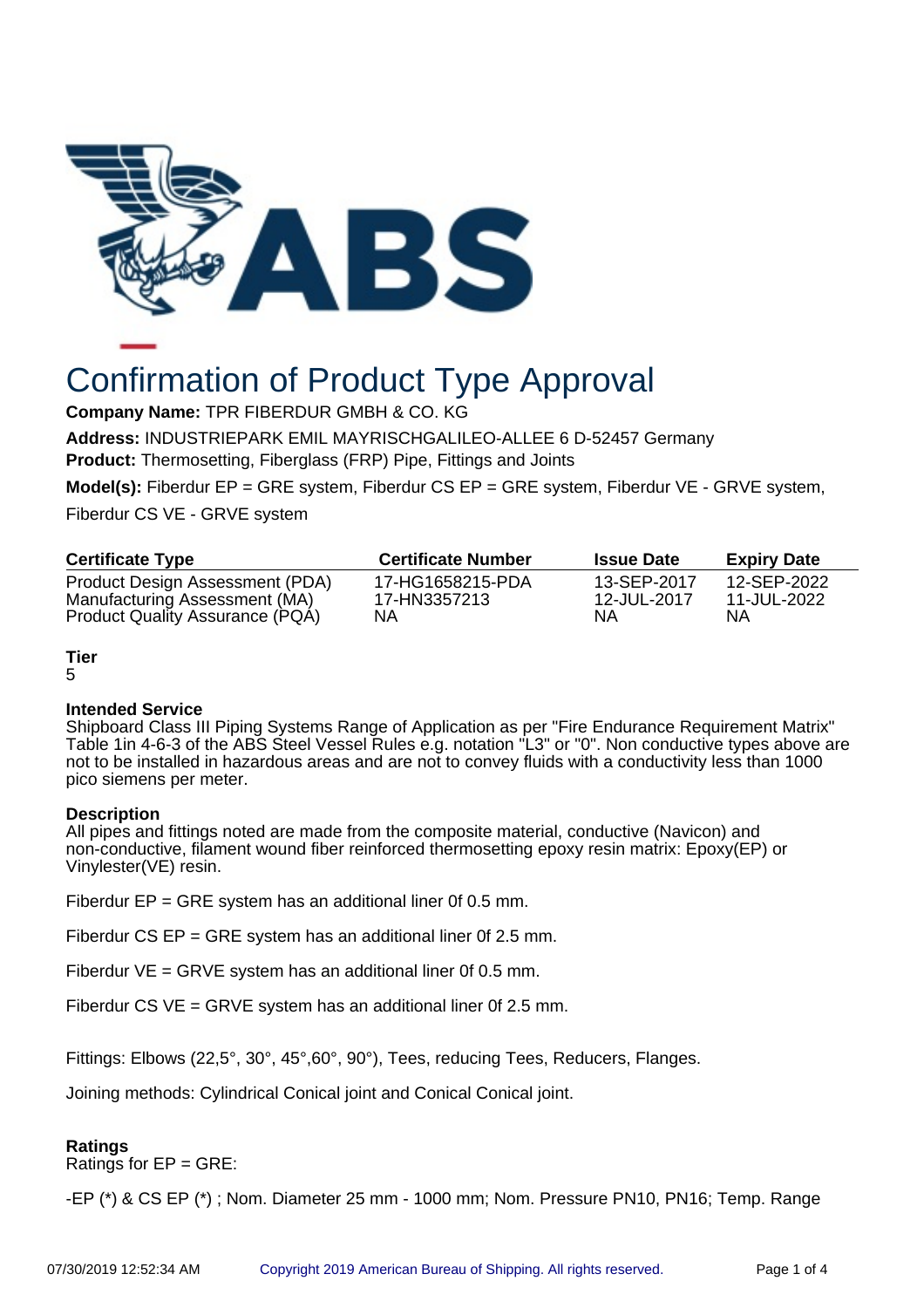-50°C t 80 °C

-EP Fibermarine (\*) & CS EP Fibermarine (\*); Nom. Diameter 25 mm - 1000 mm; Nom. Pressure PN10, PN16; Temp. Range -50°C t 80 °C

-EP Fibermarine HighLine (\*) & CS EP Fibermarine HighLine (\*); Nom. Diameter 25 mm - 1000 mm; Nom. Pressure PN16; Temp. Range -50 °C t 80 °C

-EP Fibermarine conductive (Navicon) & CS EP Fibermarine conductive (Navicon) ; Nom. Diameter 25 mm - 1000 mm; Nom. Pressure PN10, PN16; Temp. Range -50°C t 80 °C

-EP Fibermarine HighLine conductive (Navicon) & CS EP Fibermarine HighLine conductive (Navicon); Nom. Diameter 25 mm - 1000 mm; Nom. Pressure PN16; Temp. Range -50 °C t 80 °C

Ratings for VE = GRVE:

-VE (\*) & CS VE (\*) ; Nom. Diameter 25 mm - 1000 mm; Nom. Pressure PN10, PN16; Temp. Range -50 °C t 65 °C

-VE Fibermarine (\*) & CS VE Fibermarine (\*); Nom. Diameter 25 mm - 1000 mm; Nom. Pressure PN10, PN16; Temp. Range -50 °C t 65 °C

-VE Fibermarine HighLine (\*) & CS VE Fibermarine HighLine (\*); Nom. Diameter 25 mm - 1000 mm; Nom. Pressure PN16; Temp. Range -50 °C t 65 °C

-VE Fibermarine conductive (Navicon) & CS VE Fibermarine conductive (Navicon); Nom. Diameter 25 mm - 1000 mm; Nom. Pressure PN10, PN16; Temp. Range -50 °C t 65 °C

-VE Fibermarine HighLine conductive (Navicon) & CS VE Fibermarine HighLine conductive (Navicon); Nom. Diameter 25 mm - 1000 mm; Nom. Pressure PN16; Temp. Range -50 °C t 65 °C

For higher temperatures maximum working pressure to be reduced as per manufacturers catalogue.

External Pressure as per Manufacturers specification (SF=3) against collapse test pressure.

(\*) conductive (Navicon) and non-conductive

#### **Service Restrictions**

Unit Certification is required for this product according to 4-1-1/Table 6, Item 14.

The Pipes are not to be installed in spaces, where a fire endurance test "L1" or "L2" is required in the Fire Endurance Requirement Matrix,4-6-3/ Table 1 of the Rules. The Materials have been tested according to ASTM D635. Acceptance of these alternative flame spread tests for pipes installation in areas, requiring low flame spread characteristics, is subject to the relevant flag state Administration requirements. Also additional smoke and toxicity test requirements are subject to the relevant flag state Administration. Further, non conductive type pipes are not to be installed in hazardous areas.

#### **Comments**

The Manufacturer has provided a declaration about the control of, or the lack of Asbestos in this product.

The installation of the piping systems is to be carried out by qualified personnel in accordance with the manufacturer's specifications and instructions. Each particular application and installation is to be specifically ABS approved in conjunction with the relevant piping system.

External pressure is to be considered in each case in accordance with Steel Vessels Rules 4-6-3/5.3.

Plastic pipes are to be permanently marked with identification in accordance with a recognized standard. Identification is to include pressure ratings, design standard as indicated in Steel Vessels Rules 4-6-3/5.17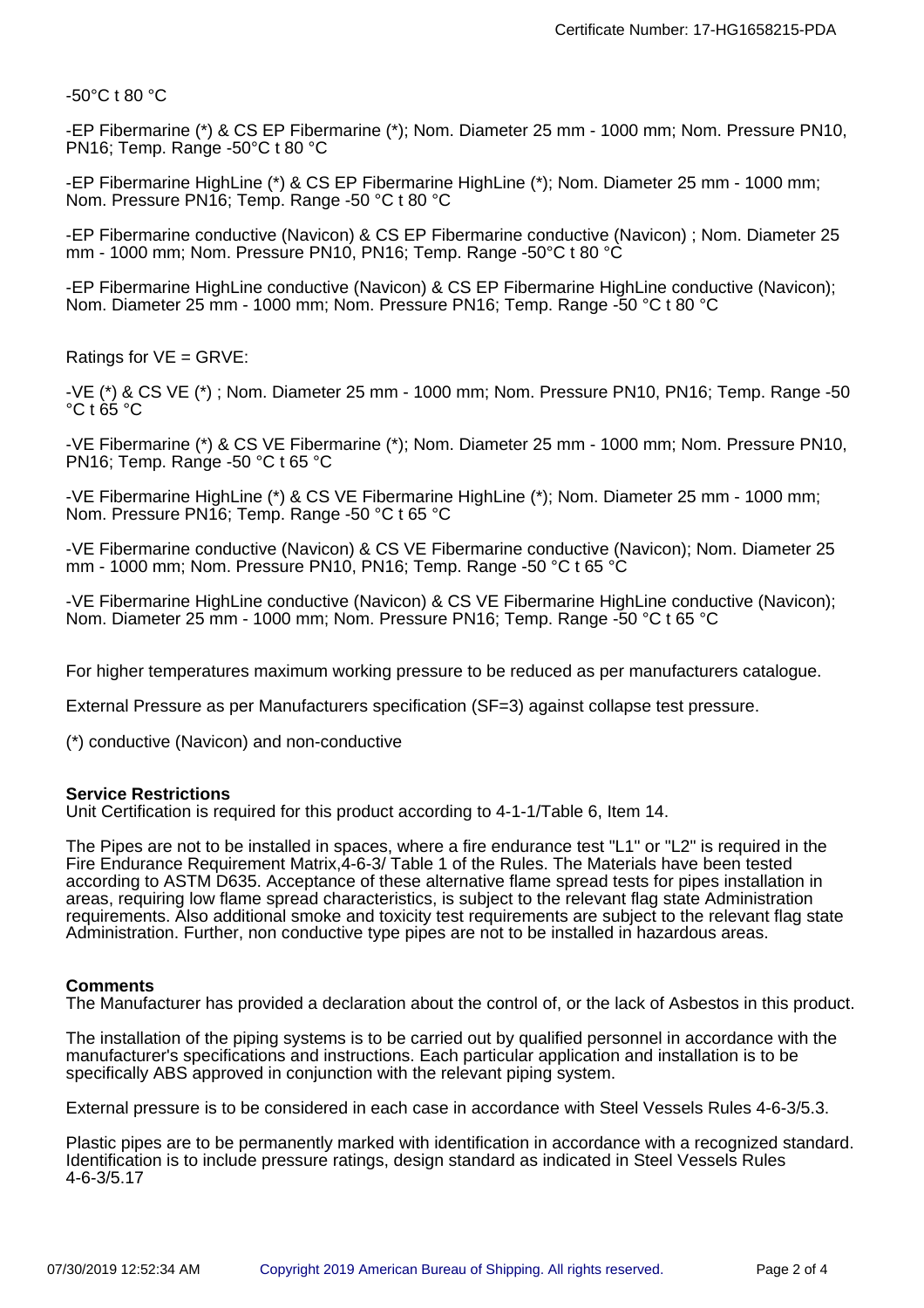Acceptability of flame-spread tests performed in accordance with ASTM D635 may be subject to approval by the Administration of the vessel's Registry.

ABS piping systems are to be subject to a hydrostatic test pressure of not less than 1.5 times the design pressure to the satisfaction of the attending Surveyor in accordance with 4-6-3/19 of the Steel Vessel Rules.

Not to be installed in areas classified as "hazardous" by 4-8-4/27.3 of the Steel Vessel Rules.

# **Notes, Drawings and Documentation**

**SeeAttachedFile** 

## **Term of Validity**

This Product Design Assessment (PDA) Certificate 17-HG1658215-PDA, dated 13/Sep/2017 remains valid until 12/Sep/2022 or until the Rules or specifications used in the assessment are revised (whichever occurs first).

This PDA is intended for a product to be installed on an ABS classed vessel, MODU or facility which is in existence or under contract for construction on the date of the ABS Rules or specifications used to evaluate the Product.

Use of the Product on an ABS classed vessel, MODU or facility which is contracted after the validity date of the ABS Rules and specifications used to evaluate the Product, will require re-evaluation of the PDA.

Use of the Product for non ABS classed vessels, MODUs or facilities is to be to an agreement between the manufacturer and intended client.

## **ABS Rules**

2017 Steel Vessel Rules 1-1-4/7.7, 1-1-Appendix 3, 1-1-Appendix 4 and 4-6-3.

2017 Offshore Support Vessels 1-1-4/7.7, 1-1-Appendix 3, 1-1-Appendix 4 and 4-6-3.

2017 Steel Vessels Under 90 Meters (295 Feet) in Length Rules 1-1-4/7.7, 1-1-Appendix 3, 1-1-Appendix 4, 4-1-1/3.3, and 4-4-2/7.

2017 Conditions of Classification - Offshore Units and Structures - 1-1/Appendix 2.

2017 ABS Mobile Offshore Drilling Units Rules 1-1-4/9.7, 1-1-Appendix 2, 1-1-Appendix 3, 4-2-2/7.

2017 Facilities on Offshore Installations Rules 1-1-4/9.7, 1-1-Appendix 2, 1-1-Appendix 3

#### **International Standards** NA

**EU-MED Standards** NA

**National Standards** NA

**Government Standards** NA

**Other Standards** NA